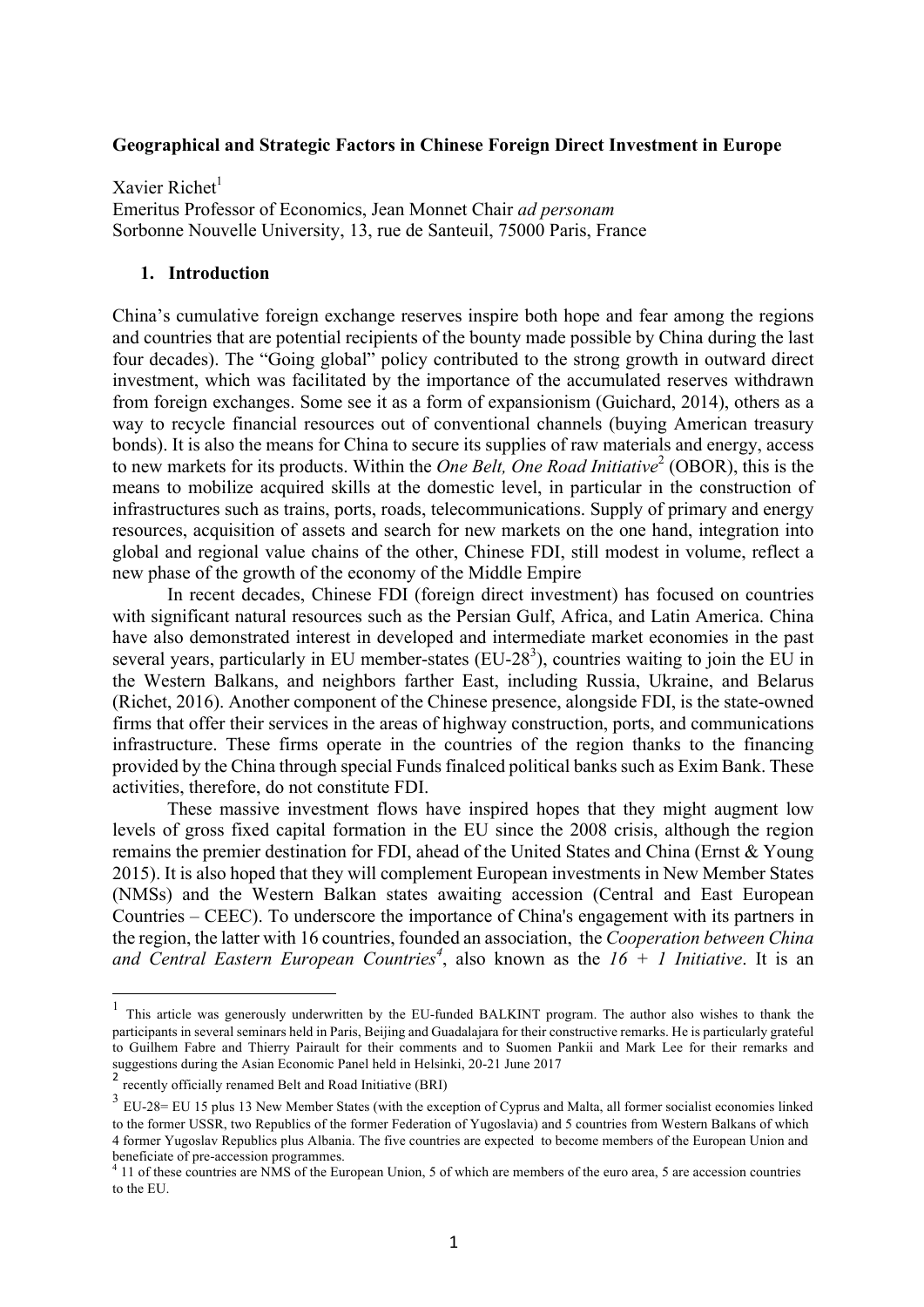institutional wrapping associated to the strategy to increase trade volumes, to invest heavily in infrastructures in this part of Europe alongside the goal of reaching more mature markets of the EU-15.

The fears provoked by Chinese FDI stem from concerns that Chinese firms are gaining partial or even complete control of the EU's industrial "crown jewels.".<sup>5</sup> This vast investment offensive (Le Corre, Sepulchre, 2015) involves nearly every economic sector in the EU. Like *Les bourgeois de Calais*, national officials in EU countries have extended a warm welcome to this new class of investors (Ian Bond, 2015), and did not hesitate to launch competing strategies to attract Chinese FDI in both advanced economies (EU-15) and less developed and heavily investment-seeking economies even at the risk of fiscal dumping and lowest-bidder practices. Recently the European countries most targeted by the acquisition of sensitive technologies from Chinese firms have decided to favor more protectionist measures against this type of acquisitions. The European Commission is considering the adoption of specific measures to protect sensitive sectors targeted by Chinese investors $6$ .

The decision to invest in this part of the world, like elsewhere, no longer involves exclusively state-owned Chinese companies. Private, publicly traded companies, small and medium-sized companies, start-ups, and born-globals have also become part of this trend. An increasing number of small-scale Chinese family firms are now scattered throughout the region particularly in Serbia, Hungary. (Cardena & Araùjo, 2013).

Does the presence of Chinese firms in CEEC represent a threat to the future integration of West European firms that have been crucial in the transformation of the region's industrial landscape? These firms' investments will only prove to be a threat if they generate activity and exchange flows that match pre-existing flows with the EU, the primary partner of countries awaiting integration. On the other hand, it is necessary to underline the slowness of the integration process initiated by the European Union which focuses mainly on the adoption of economic policies of stabilization and institutional reforms. For New member-states like Bulgaria and Romania, these investments merely supplement FDI emanating from the EU, which remains the region's most important source of foreign capital (Richet 2016). For other countries, such as Poland and Hungary, which criticize the strong presence of Western firms in their countries, which are largely at the mercy of their economic successes, the Chinese economic presence can be seen as a means of relieve this constraint.

More to the south a number of specific aspects of the Western Balkans might have limited appeal for Chinese investors, particularly in terms of substantial unrecoverable costs<sup>7</sup> that are held over from the decade-long conflicts that afflicted the industrial sectors of the region's economies, particularly in ex-Yugoslavia. The risk is limited, however, when it comes to the provision of services (construction of highway, highway) mainly financed by the Chinese political banks (Exim Bank).

Given these circumstances, it is worth asking whether Chinese investors see CEEC as a convenient gateway into Western European markets or as a land of opportunity. It is primarily a market of more than 100 million consumers, although fragmented, with rising income levels, still low wage costs, and a high level of labor productivity. These factors contribute to the attractiveness of the region even if the target, in the region, remains the mature markets of the EU-15.

 <sup>5</sup> Entrance into the capital of the French company Areva (nuclear industry) , as well as PSA, Club Med, the acquisition of Pirelli in Italy, the robotic manufacturing company Kuka in Germany and the Swiss group Syngenta

 $6$  'Juncker to lay out plans for screening foreign takeovers in EU', Financial Times, 12/9/2016

 $<sup>7</sup>$  Absence of investments for several decades, impact of the economic disintegration of ex-Yugoslavia, physical and human</sup> destruction due to inter-ethnic wars and NATO bombing, and mass migration.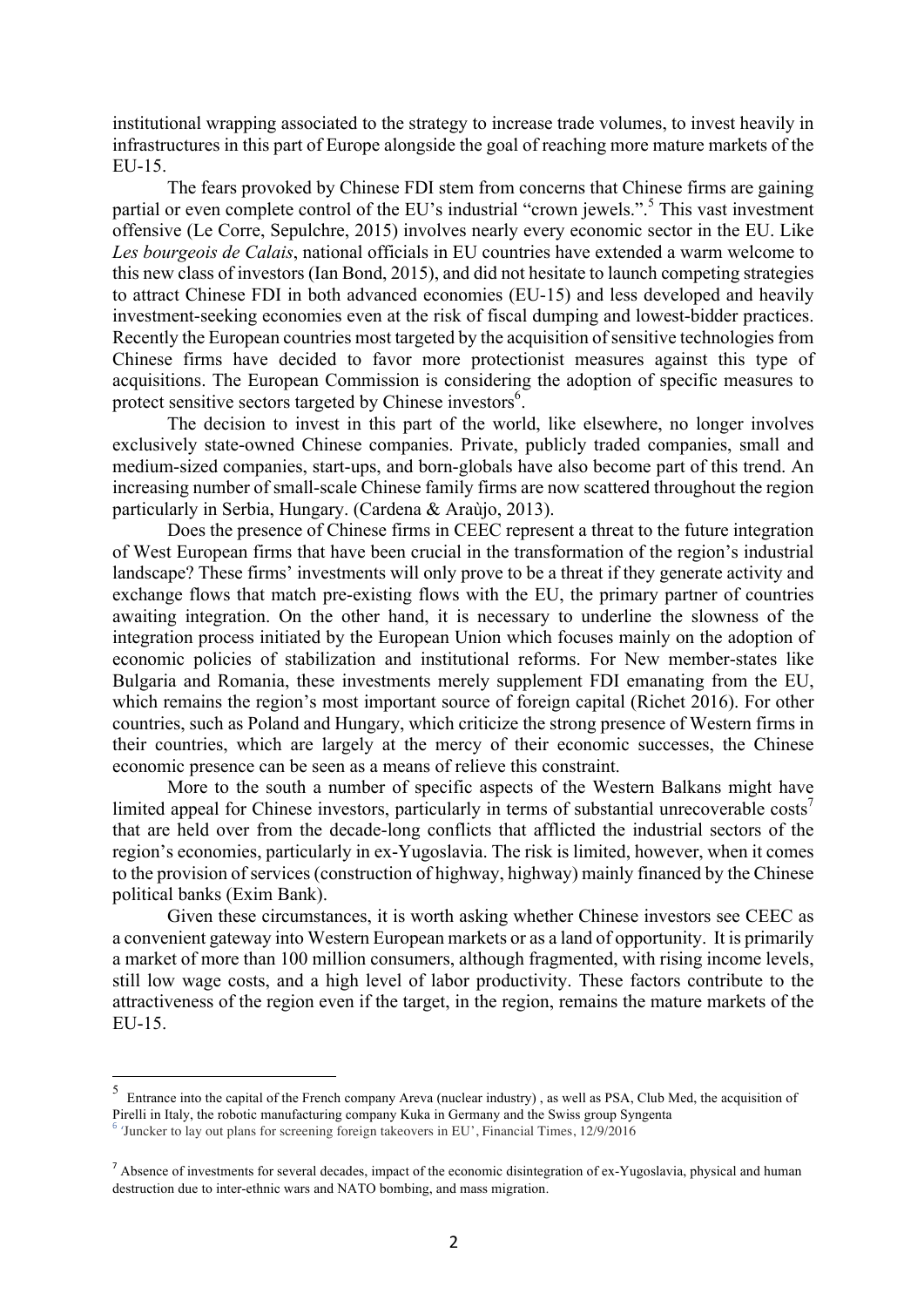Whatever the explanation, it has become obvious that Europe in its broadest sense has become the premium destination for Chinese FDI. Patterns of geographical and sectorial distribution of Chinese FDI in terms of volume, company types, and the variable attractiveness of European economies offer a more complex portrait of the realities facing this flood of Chinese capital. The acquisition movement is associated with numerous risks for sourcecountry stakeholders and host countries, despite Chinese government support via a range of agreements.

Chinese FDI in the region appears to be motivated by traditional factors that include the institutional context, factor costs, resources, market growth, and integration in regional value chains. These factors appear to be aligned along several axes:

- An East-West axis with FDI tending towards the high- and mid-tech in the EU-15 and greenfield-type investments with low labor costs in the NMSs.
- A North-South axis inside the EU-15 with FDI concentrated in Northern Europe tending towards high value-added FDI, and in the South with low value-added FDI
- A Southern East axis in countries awaiting accession and Southeastern European countries-- to take advantage of pre-accession opportunities and a lack of EU regulation to insinuate themselves into regional activities and eventually interfere in EU-Balkan relations.

The distribution of Chinese FDI in Europe is not perfectly aligned with this view, primarily due to the variety of investors and the convergence of economic policies in host countries, even if the crisis and the drop in value of various assets enhances the appeal of some countries. Significant factors related to investments' countries of origin are also worth noting, including geographic (the Americas, Africa) and sectorial diversification, the fight against corruption in China that both impedes and fuels capital flight up to recently following the introduction on administrative measures, in order to clean up and better control the procedures for the distribution of capital to invest abroad both by SOE and non-SOE enterprises.

Section 2 provides an overview of recent trends in Chinese FDI and a detailed summary of investment flows towards developed market-based economies, with a particular focus on Europe. This is followed in section 3 by a discussion of the geographical and sectorial features of Chinese FDI. Section 4 analyzes the expansion of Chinese FDI in Central Europe and the Balkan region. A concluding section discusses patterns and implications involved in Chinese FDI in Europe and profile with respect to larger foreign investors in the EU.

### **2. Chinese Firms Assault Markets**

### **2.1 The Internationalization of Chinese firms.**

China experienced accelerated FDI growth in the early 2000s following the country's membership in the WTO in late 2001, the lauching of the "Going global" policy, but the internationalization among Chinese firms began as early as the 1980s (Richet 2015). After much early hesitation, the ascendancy of the Chinese economy boosted the international turn, a trend that was further amplified by the 2008 crisis, particularly in terms of the boom in Chinese FDI.

Over the recent period, China has become the third largest investor in the world after the US and Japan, with a total of USD 116,000 million. Today it is the 9th country in the world in terms of cumulative investments. 15300 Chinese companies invested abroad in an amount of USD 776 500 according to MOFCOM (USD 729 585 million according to UNCTAD statistics) (Casaburi, 2017). Available statistics reveal significant differences between sources, how to calculate FDI. Compared with the official data provided by MOFCOM ( the Chinese Ministry of Commerce) (Table 1), other data, after recalculations, place a greater emphasis on Europe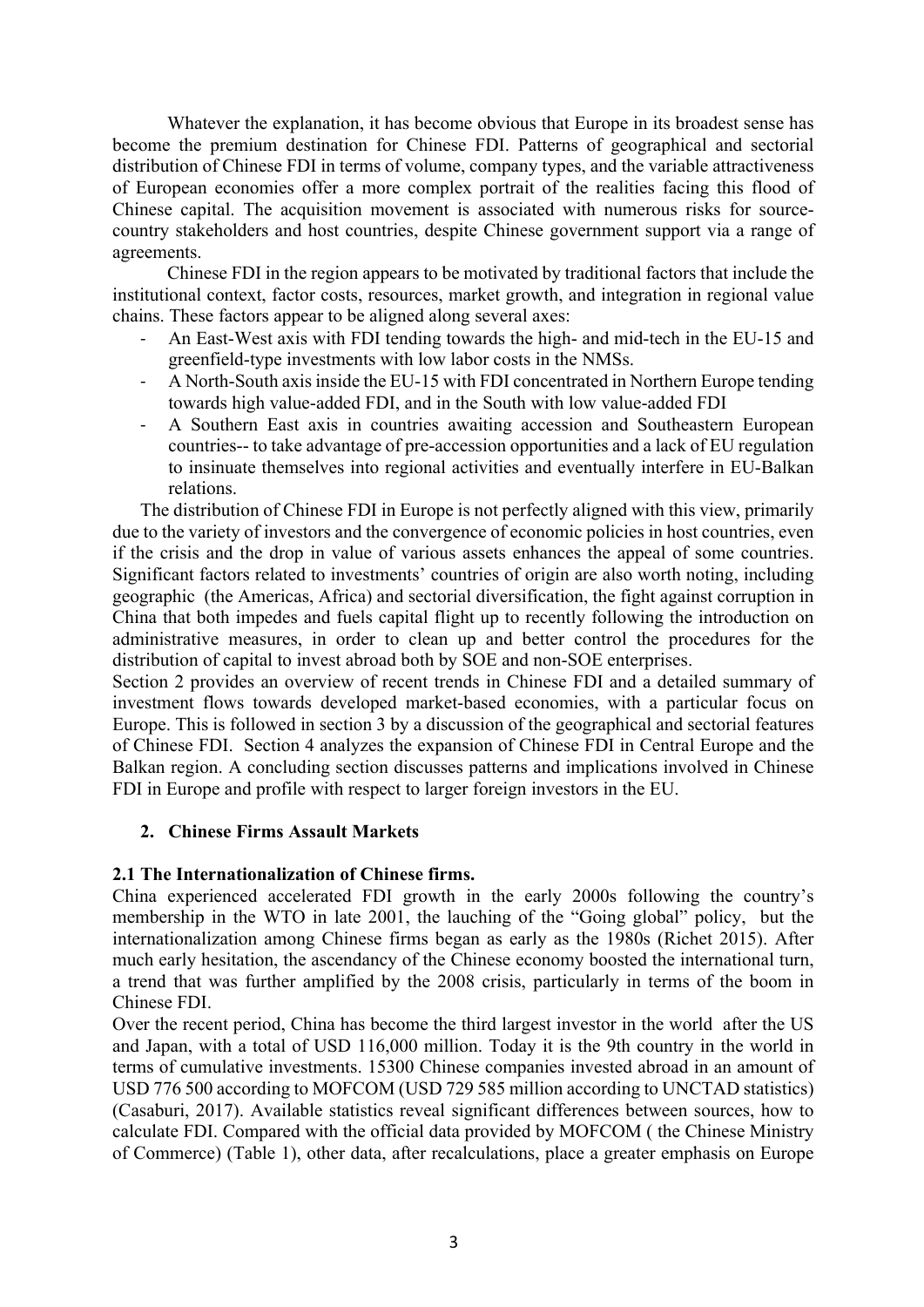23%) and North America (24%), and write the share of Asia (see China Global Investment Tracker, heritage Foundation).

#### **Table 1: Major Targets of Chinese FDI**

| <b>Geographical distribution of Chinese FDI</b><br>Stock, 2003-2015, $(\%$ |      | Sectoral Distribution of Chinese FDI (%)<br>2013 |      |  |
|----------------------------------------------------------------------------|------|--------------------------------------------------|------|--|
| Asia                                                                       | 70.0 | Business service and Leasing                     | 6.8  |  |
| European Union                                                             | 8.0  | Financial                                        | 29.7 |  |
| North America                                                              | 4.3  | Mining and Energy                                | 17.7 |  |
| Latin America                                                              | 11.0 | Trade                                            | 16.0 |  |
| Africa                                                                     | 3.0  | Manufacturing                                    | 13.3 |  |
| Oceania                                                                    | 3.0  | Transport                                        | 6.4  |  |
|                                                                            |      | Construction                                     | 4.8  |  |
|                                                                            |      | Real Estate                                      | 2.9  |  |
|                                                                            |      | Other                                            | 2.3  |  |

#### Source: MOFCOM

Higher skill levels, a burgeoning need for resources like raw materials and technology, and the search for new markets in the North and the South prompted Chinese authorities to gradually open access to domestic financing and capital outflows so that Chinese firms were prepared to enter foreign markets. Perspectives changed significantly in 2001, when China became a member of the WTO. This partially opened the domestic market to foreign firms and granted increased asset protection to firms already operating in China, particularly in terms of technology and intellectual property rights. For the government and Chinese firms involved, internationalization also implied, in addition to a "*politique de la grandeur*," moving closer to technology production centers by acquiring assets that these firms were unable--or no longer able—to obtain locally through traditional industrial cooperation.

The acquisition of the Swedish Volvo group by the mid-sized Chinese firm Geely exemplifies this strategy (Balcet, Wang, & Richet, 2012). The quest for strategic assets is simultaneously a strategy to catch up technologically and a way of upgrading domestic firms so that they can compete with foreign firms operating in the country. Reinforcing "national champions" with government support, such as access to financing and R & D, also enabled certain state-owned firms in traditional industrial sectors such as machine tools, heavy equipment, and energy to specialize, increasing their competitiveness with Western firms in their own markets (for example, Chinese firms in the nuclear sector in the UK and defense companies in Turkey) (Huchet, 2015). Such companies were among the first to internationalize.

The situation has changed as internationalization involves a broader range of actors, destinations, and sectors, and as Europe has become a key destination for Chinese foreign investment (Box 1).

#### **Box 1: Chinese FDI--Stakeholders, Destinations, and Objectives**

A variety of stakeholders: The central government, provinces, and municipalities, State-owned banks and companies, capital corporations, private, SMEs, family business A variety of financing strategies: public, subsidies, private, self-funding, conglomerate leverage US *vs.* Europe ?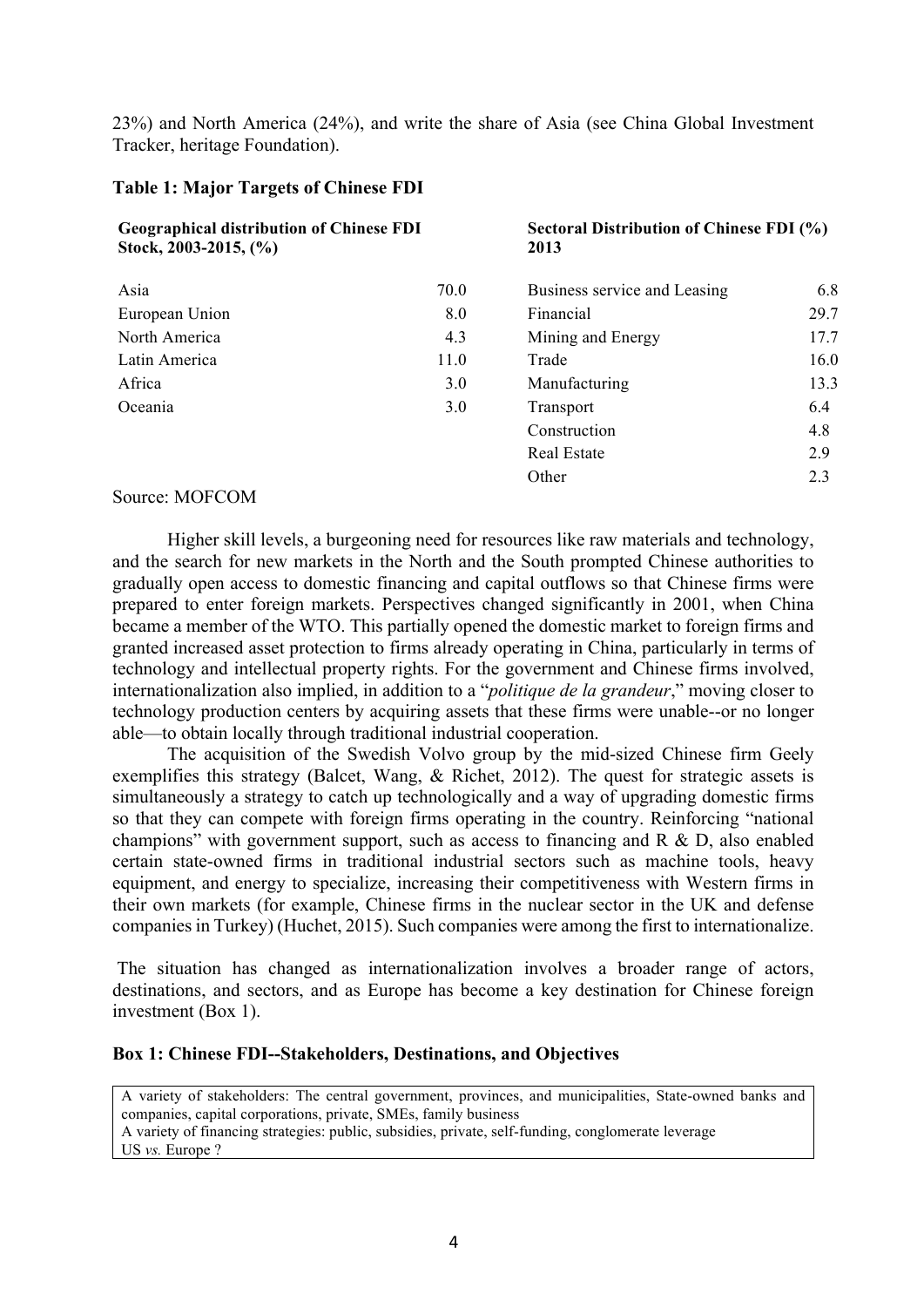| Europe: EU-28, EU-15, $1+16^8$                                                          |
|-----------------------------------------------------------------------------------------|
| Direct investments and/or trade routes: One Belt, One road, New silk road               |
| Technologies: medium, high                                                              |
| Insertion or construction of tegional value chains                                      |
| Search for Strategic Assets vs. Market for Chinese products.                            |
| Capital flight, round trip investment, financial investment, speculation                |
| Mergers and acquisitions vs. Greenfield investments                                     |
| Majority/minority ownership of acquired companies                                       |
| Industry vs. Services, finance, commercial real estate                                  |
| Specialization, deepening, diversification strategies through FDI                       |
| Multi-nationalization vs. repatriation to the domestic market, stripping foreign assets |
| Market growth: China or global market                                                   |

Large state-owned firms continue to account for the lion's share of the manufacturing and export of high-value-added goods. They continue to account for the bulk of FDI, although private companies have begun to catch up. Among the top 20 Chinese firms investing abroad, there are 19 state-owned enterprises in the energy, construction, transport and engineering sectors. Only the last one, Huawei, a huge telecom company is not state-owned, company, that is private, has the status of employee stock option.

Gaining access to technology by investing in market-based economies has been the greatest driving force behind internationalization, ahead of other factors like searching for new markets, diversifying risk, and financial investment (Chaminade, 2015).

# **2.2 Different Types of Investors**

Early Chinese investments abroad were exclusively made by large, state-owned companies. Several types of firms exist in China in terms of control and organization, an indication that the Chinese industrial system reflects a very unique configuration (Zhao, 2015; Huchet, 2015), which in turn influences their motivations to invest abroad. First, there are state-owned companies, which receive generous government support in terms of capital access, innovation, and aid (Haley & Haley, 2013). They enter foreign markets seeking raw materials, technologies, and markets. In some countries, they are an important component of the "Chinese infrastructure diplomacy" . Despite comparatively weak performance with private companies, these firms enjoy a certain advantage over private Chinese firms. Second are non-state-owned firms of varying sizes and types (ranging from publicly-traded private firms to SMEs and family-owned firms). Private firms, often more innovative, contribute to the breakthrough of Chinese FDI in search of new markets, industrial cooperation, notably through acquisitions and partnerships. Their incentives to invest are also explained by their desire to escape internal control by the government, which obliges them to cooperate with less efficient state-owned firms. Today, some of them are obliged to invest in the OBOR initiative in risky projects. Among private non-state firms, there are sub-contractual companies of an OEM type<sup>9</sup> that manufacture goods to order.

These companies have either lacked access to public innovation or have experienced difficulties in gaining access, with little or no access compared to purchasers. The transition from being an ODM forces them to ascend the value chain in order to acquire the necessary technologies. The internationalization of these firms towards developed market economies represents a way of gaining access to the knowledge and technologies that they lack domestically. Increase in public spending in R-D is time consuming in terms of impact and appropriation by firms, of spin off. The majority of these firms still face numerous obstacles to

 $8 +16$ : China + NMS (11) + Western Balkans (5)

<sup>9</sup> OEM (Original equipment manufacturing), as opposed to ODM (Original Design Manufacturing) or OBM (Original Brand Manufacturing), which develop their own products.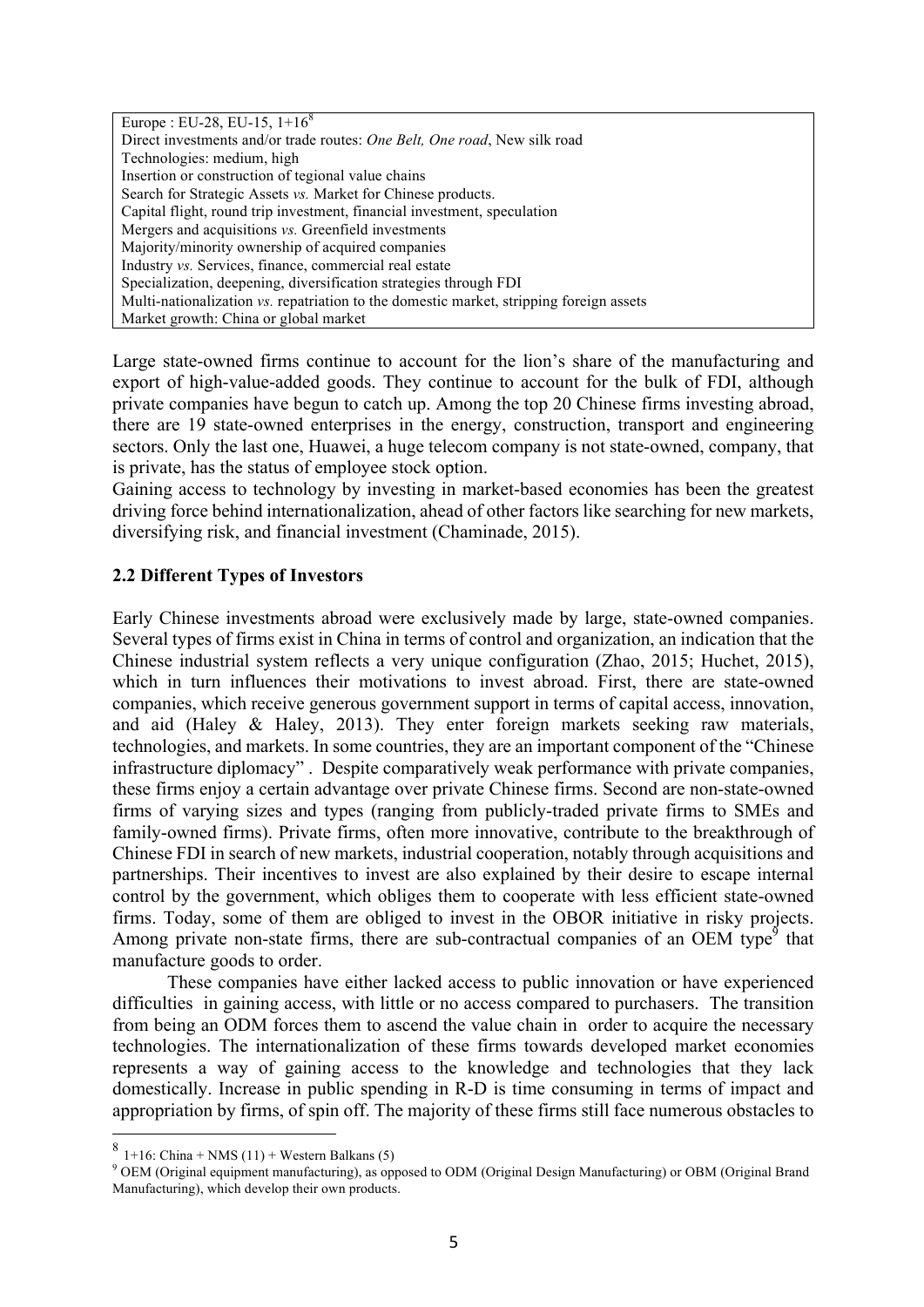become true multinationals (Box 2), despite the fact that they demonstrated capacities to assimilate organizational skill (Richet 2015). Nonetheless, some of them have been able to create some competitive advantages, build up international networks with numerous facilities, resources and R-D centers abroad (Huawei).

## **Box 2: Limited Internationalization?**

#### *Chinese FDI towards the North:*

Search for strategic assets, brand purchases, market shares for medium- and high-technology products Construction of Chinese value chains, which continue to be weak, even non-existent

Integration into international/regional value chains in medium-high technologies

Acquisition of bankrupt companies (IBM, Volvo, PSA, Club Med), participation in firms experiencing difficulty (EDF, AREVA), and, more recently, acquisition of companies with higher technology content  $(Kuka)^{10}$ .

*Multinationalization:*

Chinese companies operate in traditional industries such as mining and metallurgy, protected domains such as banks and telecoms, and mostly state-owned firms

Truly internationalized Chinese with global strategies continue to be very limited

Absorption technological and innovations capacities remain necessary

Insufficient financial resources to ensure financing, intercultural management issues

*Firms providing services (not FDI)*

Development outside know-how and competences acquired at the domestic level in a monopolistic framework with privileged access to state financing (political banks)

Component of the " infrastructures diplomacy" developed by the government. Gateway to Chinese investments Assurance of extensive subsidies from the Chinese government  $(> 80\%)$ , loans to host governments to finance the rest

Control of the design, construction, marginal role of local subcontractors

# **2.3 Is China's Goal to Conquer the World?**

Is China buying the world? (Nolan 2012), does it specifically target Europe (Le Corre & Sepulcher, 2015)? Recent acquisitions across a spectrum of sectors ranging from airports to holiday and football clubs offer insights into China's growing profile in developed markets. The underlying organization of these operations in terms of transparency, financing sources, and ties to government also sheds doubt on these projects' viability of and the reputations of the individuals and forces behind them. The recent measures taken by the Chinese government against firms investing abroad have several objectives: to control capital outflows, to discipline firms by ending the leverage mechanism, to rationalize outward investment by linking them mainly to their core activities.

Peter Nolan (2012) analyses the emergence of China on the international scene, the internationalization of its companies, and their hunger to acquire foreign assets in the natural resources and technology sectors relativizes the prominence of Chinese FDI in general, in particular in emerging economies. He raises questions about China's capacity to absorb technology through its acquisitions. He demonstrates that in terms of level, the Chinese financial reserves mobilized for acquisitions are only equivalent to the capitalization of two large US firms, Exxon and Apple.

The "savage capitalist globalization" has left a relatively modest amount of elbow room for emerging countries, including China. The high level of capital concentration took place ´among us' (capitalist countries), strengthening the connections between companies and banks

<sup>&</sup>lt;sup>10</sup> 'China 's Robot Revolution', Financial times, June 6, 2016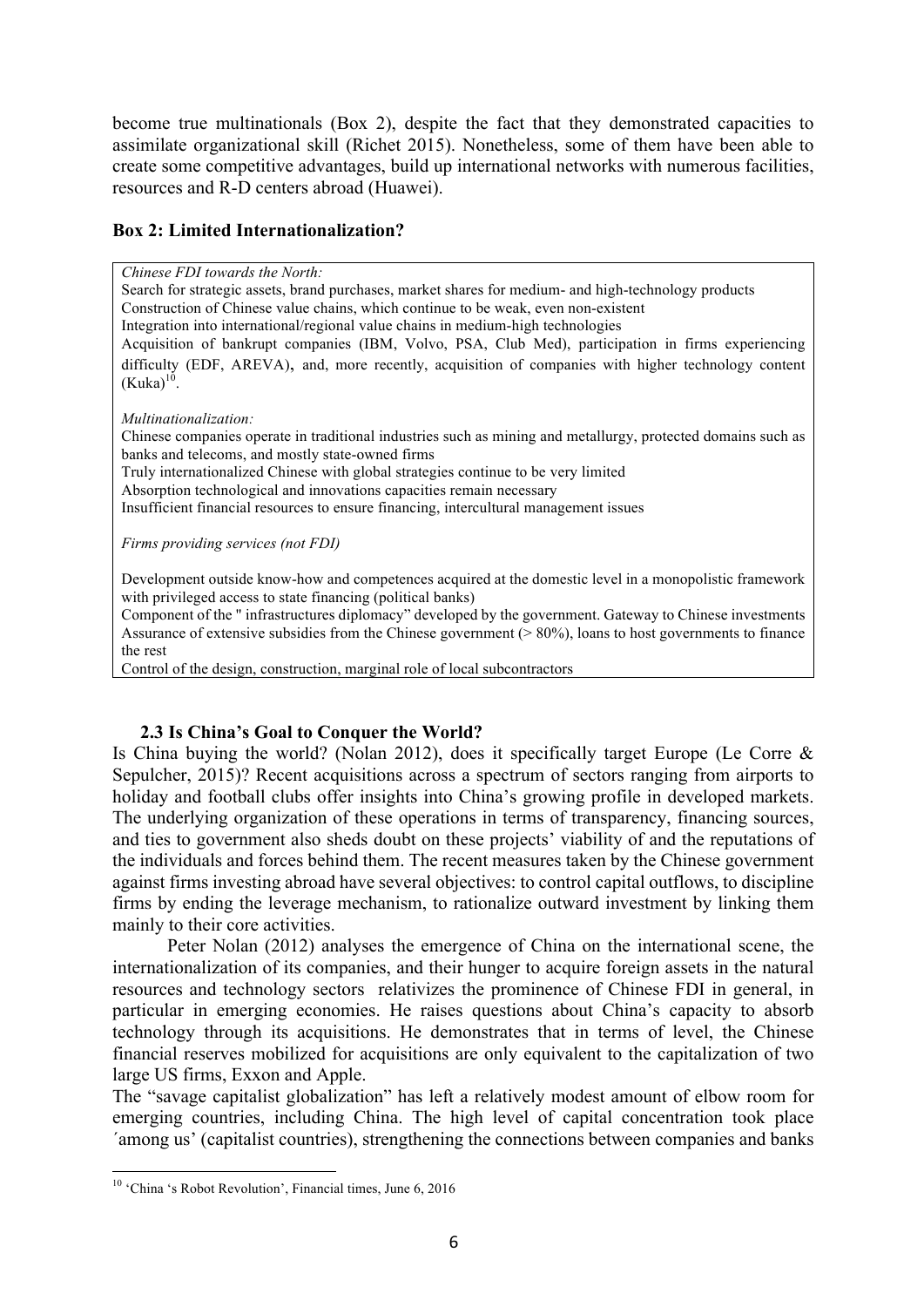and financial institutions in high-income market economies. 'For them' (China, emerging countries), only the crumbs from this giant feast remain. The great capitalists corporations have focused on core innovation systems and increased their lead over firms from emerging countries. Chinese acquisitions in advanced market economies have involved firms that are either in bankruptcy or are experiencing substantial financial difficulties, such as Volvo, PSA, and Club Med. More recently, in Europe, Chinese FDI acquisitions has shifted towards profitable higher-tech firms, reflecting both the need to integrate into regional value chains closer to the sources of innovation (automotive industry in Germany) and access to more advanced technologies  $(robotics)^{11}$ .

The objectives set out in the documents concerning the 13th Five-Year Plan (2016-2020) clearly show the intentions of the Chinese government and present a checklist of the priority sectors that need to be developed and, consequently, the technologies that companies in these sectors must develop either by benefiting from domestic R-D policies, or by incorporating technologies acquired from outside. The *2025 Made in China* program is even more explicit and refers to particularly targeted objectives in the fields of robotics, artificial intelligence. At the same time, the Chinese government is increasing its pressure on foreign firms to increase their contribution to the research and development efforts (making it easier to access licenses, integrating foreign companies to meet certain priority objectives). Implicitly, this attitude reflects the devotion of Chinese investors on the real impact of technology transfer through cooperation within joint ventures in China.

# **3. Europe: A Prized Destination?**

# **3.1. Recent Acceleration**

Economic relations between China and the European Union in the early 1980s focused primarily on trade, turning only later to FDI. Europe is China's leading trade partner and is one of the world's primary investors in China. With the EU and other Asian countries such as South Korea, Europe has rapidly become a top-ranking partner, particularly through numerous direct investments in the region that have contributed the development of new sectors either via industrial cooperation *(joint-ventures)* or by locating 100% foreign companies in the country. Increased exchanges between the two partners have triggered the development of a major asymmetry—a trade imbalance in China's favor and an imbalance that favors Europe in terms of FDI (Table 2).

### **Table 2: Trade flows and FDI stocks between China and the EU (€bns)**

|                         | EU Imports    | EU exports     | Balance  |
|-------------------------|---------------|----------------|----------|
| Trade in goods, 2016    | 364.6         | 170.1          | $-174.5$ |
| Trade in services, 2006 | 264           | 37.3           | 10.9     |
|                         | Inward stocks | Outward stocks | Balance  |
| EU-China, 2015          | 349           | 168.4          | $+133.5$ |
| Source: Eurostat, Trade |               |                |          |

The entrance of foreign capital into Europe has unfolded in several phases, with the 2007- 2008financial crisis functioning as an accelerator. With the appreciation of the RMB and the euro's decline, acquisitions of assets in the region were stimulated. The absence of uniform regulations covering Chinese investment in Europe has also facilitated entry (Figure 3).

 <sup>11</sup> 'China's robot revolution', Financial Times, June 6, 2016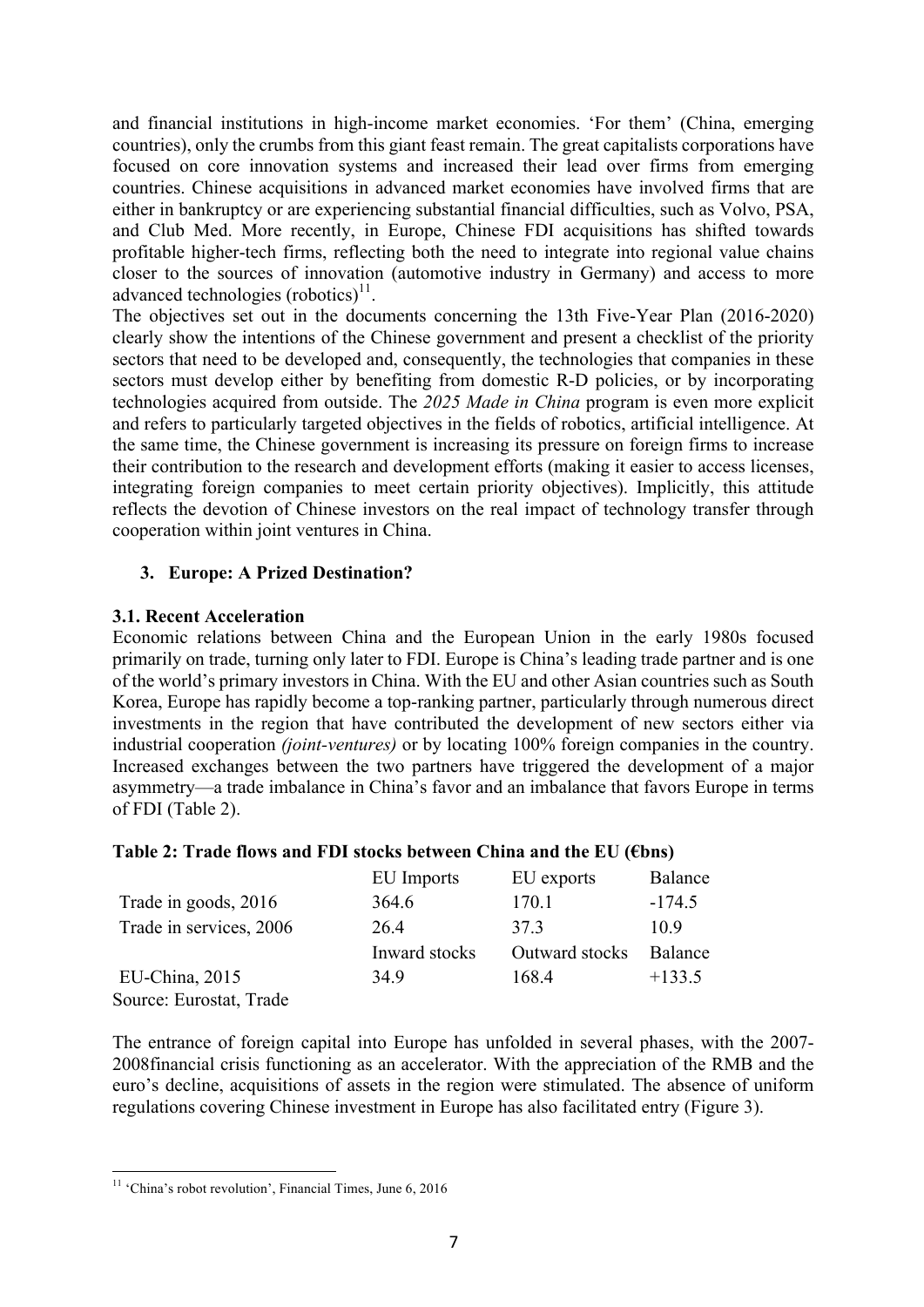Chinese investment has rapidly become welcome in both the EU-15 and the NMSs, as more advanced economies like the UK, Germany, and France have adopted policies to attract Chinese investment before becoming more cautious concerning Chinese acquisitions in sensible sectors. NMS and Western Balkans countirs, through the *16 + 1 Initiative*, constitute a component of the new Silk Road. In this respect, the Chinese presence is manifested by the realization of direct investments, by providing numerous services (motorway constructions, port modernization). It is also in this space that ends the different lines, maritime, terrestrial, in the card of the OBOR / BRI project before reaching different destinations in the EU-15. To achieve its objectives, China has set up a specific fund of \$ 10 billion, recently increased by \$ 3 billion.

|  |  |  |  |  |  | Table 3: The Three Phases of Chinese FDI in Europe |  |  |  |  |
|--|--|--|--|--|--|----------------------------------------------------|--|--|--|--|
|--|--|--|--|--|--|----------------------------------------------------|--|--|--|--|

| Pre-crisis (2001-2008)                |                                     |                                                   |
|---------------------------------------|-------------------------------------|---------------------------------------------------|
| China joins the WTO. Domestic         | Chinese companies: Reacting to      | EU unimpressed by Chinese FDI                     |
| deregulation, Catch-up policies       | deregulation,<br>WTO.               | outflows                                          |
|                                       | experimentation,                    |                                                   |
|                                       | Outgoing FDI: weak % towards the    |                                                   |
|                                       | EU                                  |                                                   |
| During the crisis (2009-2012)         |                                     |                                                   |
| "take<br>China: Encouragements,       | Chinese firms: Seize a unique       | Member-states compete with each                   |
| advantage" of the EU's crisis         | opportunity                         | other to attract Chinese FDI                      |
| Post-crisis (2013 to the present)     |                                     |                                                   |
| China: New government with Xi         | Chinese firms continue to invest by | $E U$ :<br>bilateral<br>treaties<br><sub>on</sub> |
| and Li, new incentives and            | sophisticated<br>pursuing more      | investment,<br>collective                         |
| initiatives (Silk road infrastructure | strategies                          | interest/demand<br>identical<br>for               |
| Fund, OBOR)                           | Multiple actors                     | treatment on the Chinese market                   |

Source: Adapted from Jia (2015)

The entry of many Chinese firms into the capital of several European firms has been facilitated by the long cooperation developed in China between these firms in various sectors such as the nuclear industry (EDF) and the automobile industry (PSA). Cooperation between French and Chinese firms also facilitated entry into third markets (in the nuclear industry in Britain, in the construction of ports in Africa).

|  | Table 4: The Different Types of Chinese Firms Present in Europe |  |  |  |  |
|--|-----------------------------------------------------------------|--|--|--|--|
|  |                                                                 |  |  |  |  |

|                    | <b>State-owned Firms</b>       | Private Companies         | and<br>Entrepreneurs           |
|--------------------|--------------------------------|---------------------------|--------------------------------|
|                    |                                |                           | Family businesses              |
| <b>Motivations</b> | for<br>Search<br>assets        | Search for markets and    | for<br>Opportunities           |
|                    | (infrastructure/resources/key) | assets (key distribution  | bargains<br>(combined)         |
|                    | technologies)                  | chains/<br>sectors/supply | with emigration)               |
|                    |                                | brands/technologies)      |                                |
| Location           | countries<br>(incl.<br>Key EU  | EU-15, CEEC               | <b>CEEC</b><br>Southern<br>and |
|                    | the UK,<br>and<br>Germany,     |                           | Europe (the Balkans)           |
|                    | France)                        |                           |                                |
| Forms of Entry     | Mergers and acquisitions       | Mergers and acquisitions  | Greenfield investments         |
| Partnership        | Global multinational firms     | European SMEs             | Chinese, ethnic Chinese        |
|                    | and large European firms       |                           | <b>SMEs</b>                    |

EUSME (2015)

# **3.2.Pronounced Geographical and Sectorial Diversity**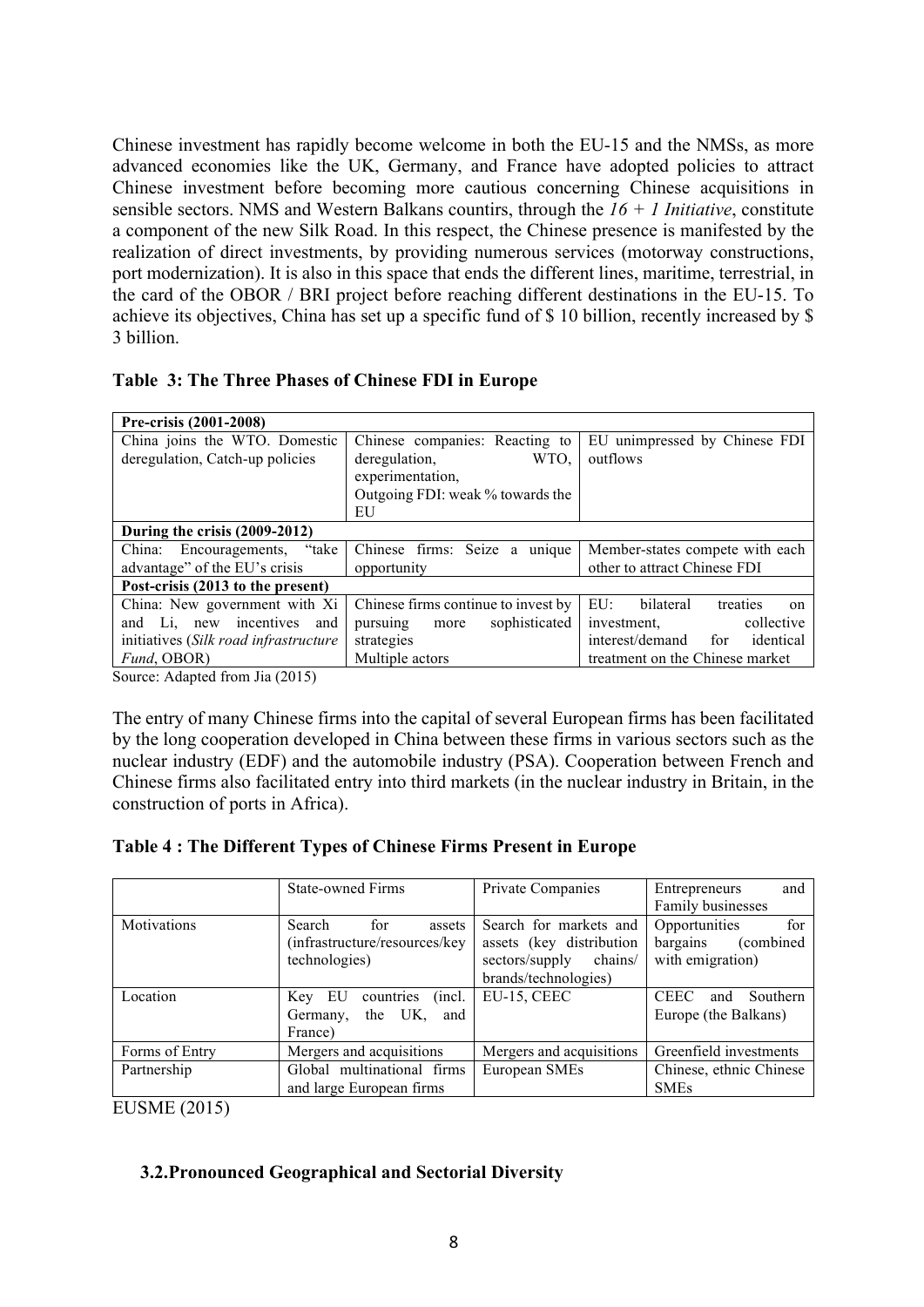According to the Rhodium Group (2015), a total of 1,047 transactions took place in the EU-28 between 2000 and 2014, encompassing 726 greenfield-type investments and 321 acquisitions. Annual investment flows were modest until 2008, after which they rose to approximately \$2 bn in 2009, 2010 and \$7 bn in 2011-2012. Following a short-lived drop to \$6 bn in 2013, investment grew to over \$14 bn in 2015.

| UE-15 (millions of $\epsilon$ ) |        | EU-NMS (millions of $\epsilon$ ) |       | By sector $(\% )$                       |                |
|---------------------------------|--------|----------------------------------|-------|-----------------------------------------|----------------|
| <b>Great Britain</b>            | 23 636 | Estonia                          | 23    | Energy                                  | 28             |
| Ireland                         | 2723   | Latvia                           | 3     | Automobile                              | 13             |
| Netherlands                     | 5598   | Lithuania                        | 33    | Agriculture, Agro-business              | 12             |
| Belgium                         | 1808   | Czech Republic                   | 569   | Real estate                             | 11             |
| Luxemburg                       | 499    | Poland                           | 936   | Heavy equipment                         | 9              |
| France                          | 11459  | Hungary                          | 2051  | Information technologies                | 6              |
| Spain                           | 3015   | Romania                          | 889   | Raw materials                           | 5              |
| Portugal                        | 5726   | Slovenia                         | 8     | Finance<br>financial<br>and<br>services | 4              |
| Italy                           | 12839  | Croatia                          | 4     | Transportation<br>and<br>construction   | 4              |
| Greece                          | 840    | <b>Bulgaria</b>                  | 337   | Health and biotechnology                | 2              |
| Germany                         | 18817  | Cyprus                           | 45    | goods<br>and<br>Consumer<br>services    | $\mathfrak{D}$ |
| Denmark                         | 209    | Malta                            | 70    | Electronics                             | 2              |
| Sweden                          | 1502   | <b>Total</b>                     | 4968  | Metals and minerals                     |                |
| Finland                         | 6854   |                                  |       | Leisure activities                      |                |
| Austria                         | 551    |                                  |       | Aviation                                |                |
| <b>Total</b>                    | 72440  | <b>Total EU-28</b>               | 82376 | <b>Total</b>                            | 100            |

From Thilo Hanemann and Mikko Huotari (2015) and (2017)

The cumulative value of all transactions during the period rose to \$46 bn.

The heart of Europe (UE-15) remains the principal target of Chinse FDI and among them, the 'big three': France, Germany and the UK. Between 2000 and 2014, over 50% of cumulative FDI targeted the UK, Germany, and France. Chinese FDI has become more geographically diverse in recent years, particularly in in southern European economies<sup>12</sup> increasing from 10% before 2011 to over 30% from 2012 to 2014, with Chinese firms taking advantage of the local context by investing in previously state-controlled sectors, especially utilities and transportation. The proportion of FDI in NMSs, notably in manufacturing, agriculture, and infrastructure, has gradually expanded to roughly 8% of investment in the region. The diversification of Chinese FDI in this part of Europe is confirmed despite the fact that the highest volume of investments continues to be directed towards more developed and prominent economies. A strong asymmetry is also at work, with the majority of Chinese investment in the NMSs and Western Balkans,(table 6) being placed due to advantages and risk levels that are specific to the region .More focused investments in medium and higher technologies in the north part. Much less important in the south where infrastructure building is favored with the help that they could open future markets (Serbia). In Bulgaria investment in the automobile sector aims at supplying regional markets with Chinese brands. In Serbia and Romania investments in the telecommunications sector are part of the network strategy at European level (Huawei).

Chinese FDI prioritizes the energy and advanced manufacturing sectors. Over \$13 bn have been invested in public utilities, fossil fuels, and renewable energies, for example. The advanced manufacturing sector--the automotive industry (\$6 bn), heavy equipment (\$4 bn),

<sup>&</sup>lt;sup>12</sup> Portugal, Italy, Greece, Spain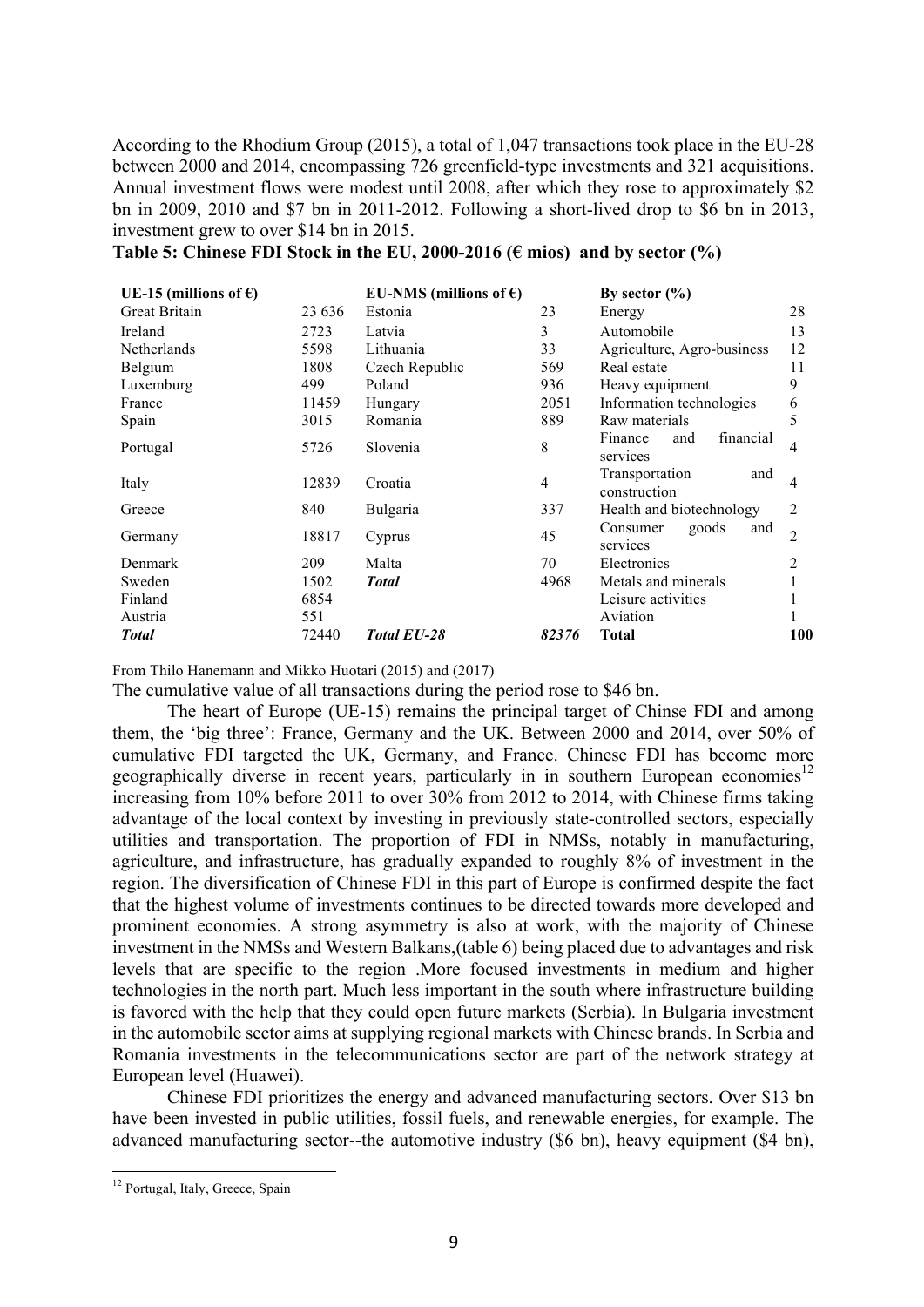and telecommunications (\$3 bn)--represent the second sector, followed by services, particularly transportation (\$2 bn), and high value-added sectors like biotechnology and finance (\$3 bn). Chinese investments have more recently encompassed agriculture and agri-business (\$5 bn) and commercial real estate (\$5 bn).

Legislation that covers Chinese FDI is not yet uniform across the 28 EU member-states, a situation that enables investors to take advantage of variations in market access, taxation, and protection. At the same time, regulations have been tightened in the US - another prime destination for Chinese FDI -, especially with regard to mergers and acquisitions in strategic sectors.

Le Corre and Sepulchre (2015) review the internationalization strategies of Chinese businesses with respect to advanced EU economies by analyzing their driving forces, means, and modes of entry, as well as the financing behind acquisitions and how their integration into parent companies is managed.

The survey carried out by Antwerp Management School (2014) shows the geographical distribution of firms by type of property (Table 6). The SOEs favor the heart of Europe, the CEEC attracts more private firms and especially the SMEs and family firms. In the control period, the same study reveals that total control is preferred in all acquisitions (Table 6 and 7)

# **Table 6: Geographical distribution of Chinese FDI by Ownership**

|            |       | Private Individual and |
|------------|-------|------------------------|
| <b>SOE</b> | firms | Family business        |
| 59.34      | 62 10 | 21.79                  |
| 21.58      | 11.57 | 141                    |
| 747        | 4 4 4 | 14.07                  |
| 11.62      | 21.89 | 62.73                  |
|            |       |                        |

Source: Antwerp Management School (2014)

|             | Entry form per type of firms |         |            | <b>Knowledge and Technology Intensity</b> |           |               |               |
|-------------|------------------------------|---------|------------|-------------------------------------------|-----------|---------------|---------------|
|             | <b>SOE</b>                   | Private | Individual |                                           | Less      |               |               |
|             |                              | firms   | And        | Knowledge                                 | Knowledge |               |               |
|             |                              |         | Family     | intensive                                 | intensive | High<br>tech. | tech<br>Low   |
|             |                              |         | busienss   | sector                                    | sector    | Manufacturing | manifacturing |
| Minority    |                              |         |            |                                           |           |               |               |
| JV          | 10.88                        | 9.60    | 15.81      | 21.12                                     | 14.21     | 11.00         | 17.92         |
| 50:50 JV    | 2.51                         | 3.59    | 18.46      | 9.11                                      | 17.44     | 8.00          | 13.21         |
| Majority    |                              |         |            |                                           |           |               |               |
| JV          | 18.83                        | 15.88   | 19.82      | 13.95                                     | 19.65     | 24.50         | 19.34         |
| Wholly      |                              |         |            |                                           |           |               |               |
| Owned       |                              |         |            |                                           |           |               |               |
| susidiaries | 67.78                        | 69.54   | 45.91      | 55.81                                     | 48.70     | 56.50         | 49.53         |

# **Table 7: FDI distribution by level of control, knowledge and technology intensity**

Source: Antwerp Management School (2014)

### **Table 8: Comparative Attractiveness of the EU-15, NMSs, and WesternBalkans**

| Host Countries in Eastern Europe and the Balkans |                                                   |
|--------------------------------------------------|---------------------------------------------------|
| <b>Advantages</b>                                | <b>Disadvantages</b>                              |
| Complement FDI from the EU-15                    | Increased external control (dependent capitalism) |
| Diversification                                  | Intercultural and communications shock            |
| In-flows of capital, markets, jobs               | Distance from EU standards and insertion into     |
| Renewal of industrial sector                     | Regional value chain standards                    |
| Development of exports                           | Defiance with regard to the EU                    |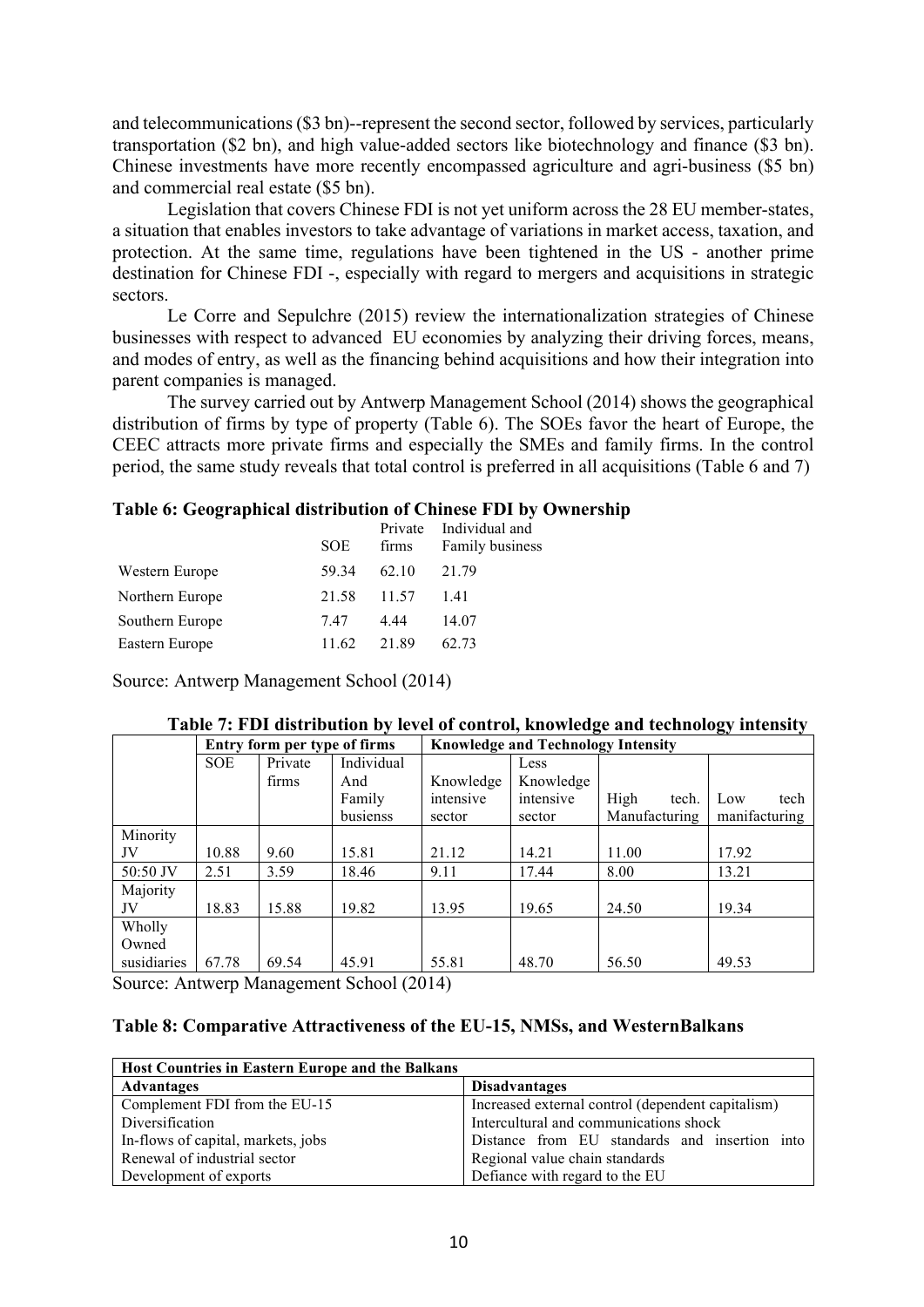| Insertion into Chinese value chains              |                                                   |  |  |  |  |  |
|--------------------------------------------------|---------------------------------------------------|--|--|--|--|--|
| <b>Chinese firms' Expectations</b>               |                                                   |  |  |  |  |  |
| $EU-15$                                          | $NMSs + Balkans$                                  |  |  |  |  |  |
| High-earning markets, returns                    | Low labor costs                                   |  |  |  |  |  |
| Opportunities for technology access              | Greenfield investments encouraged: volume         |  |  |  |  |  |
| Lower euro value, increased RMB value            | Markets growth                                    |  |  |  |  |  |
| Weak regulation of foreign investments           | Continuity between Northern and Southern roadways |  |  |  |  |  |
| Experience with Chinese-EU cooperation (European | in the framework of OBOR                          |  |  |  |  |  |
| FDI in China)                                    | Geopolitical game: Mixing among EU businesses     |  |  |  |  |  |
|                                                  | $(1+16)$ : Services providing in infrastructures  |  |  |  |  |  |

The financial crisis reduced the value of numerous available shares<sup>13</sup>, thus clearly facilitating takeovers across a variety of sectors. The impulse to acquire technology assets through purchases of large firms such as Geely-Volvo and more modest-sized companies has attracted some investment, while others are scattered across a broad range of sectors that includes real estate, infrastructure, leisure, and finance. Geely's purchase of Volvo, for example, represents an attempt, by a Chinse medium size car maker to enter the premium market, competing with firms such as Mercedes, BMW in the Chinese market. The firm appears to be secondarily using this acquisition as a mean of penetrating tertiary markets like Uruguay, Ukraine and Belarus, where they assemble and sell only entry-level Chinese car.

After reorganizing its production and building additional factories in China, Geely-Volvo has recently entered the premium American market by exporting high-end cars manufactured in China, and latter in US invested firms.

Other firms have pursued higher-end markets by internationalizing and ascending (or descending) subsidiaries. This is the case with basic and mid-market firms such as Haier, and mid- to upper-market ranges and technology content, including Huawei. Acquisitions and knowledge are more difficult to acquire in more complex technologies requiring greater engineering skills such as computers. Finally, company strategies in terms of growth are not uniform because they need to be tailored to match the competition in specific markets according to levels of concentration, levels of technology, financial capacities, and credit access.

Drawing on this analysis, the authors propose a typology of the internationalization pattern of Chinese firms in Europe :

- Products trending towards high-end appeal: Haier

- Outsourcing and direct clients: Huawei

- Massive acquisitions: Lenovo, Geely, ChemChina

- "Orientalism": Luxury hotels of Asian origin (HK, Singapore)

- National champions pushed out of China to extend their markets, Dongfeng, SAIC (automobile)

Firms can be classifiedinto two categories based on type of investment—either specialized (Lenovo, Haieir, Huawei) or diversified (Fosum, Wanda). The authors confirm Nolan's (2012) arguments regarding opaque governance (cascading shell companies, nonhierarchical organization), low percentages of foreign operations (10% on average as opposed to 80-90% for Western MNCs), strong disparities in mergers and acquisitions in terms of market, growth reserves, size, matching between the price of an acquisition and the intended target. Some firms were able to acquire relatively under-valued assets (Dongfeng/PSA or moderately valued (Geely/Volvo) from companies running deficits, albeit with predictably increased risk. A final point relates to financing foreign acquisitions, which are typically funded through loans from Chinese banks. Several companies, including Huawei, have accumulated substantial overdrafts, and the number of risky commitments backed by some banks explains

 <sup>13</sup> Initially offered at \$3.6 billion, Volvo sold for \$1.8 billion. Cf. Balcet, Hua Wang, Richet (2012)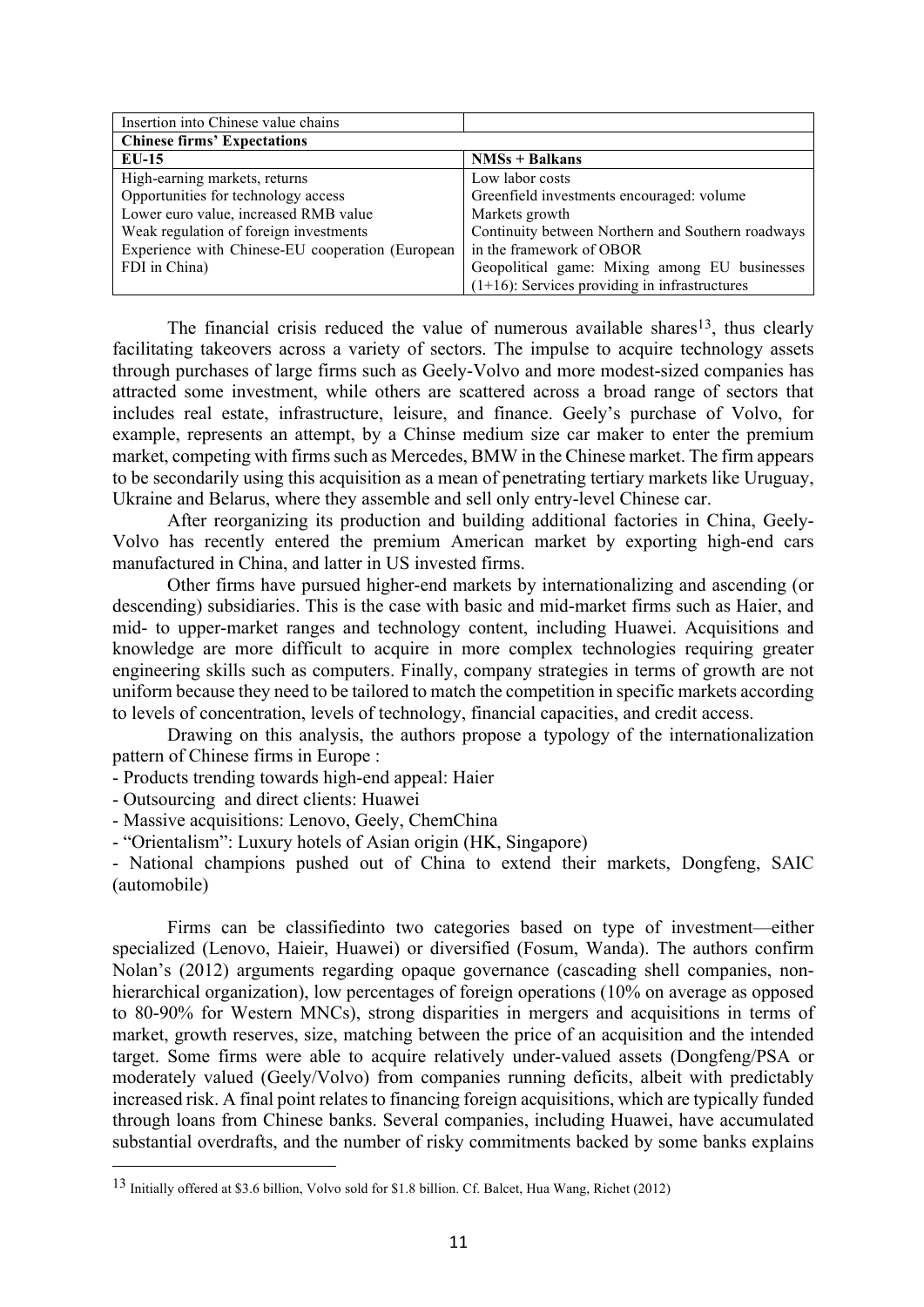recent trends to exhibit greater restraint and reduce participation levels in purchases of foreign assets. In the case of Geely's purchase of Volvo (\$1.8 bn), 40% of the acquisition was financed using the firm's own funds, while only 10 % was borrowed from a state bank; 10% was raised by issuing stock, and the rest was furnished by the two provincial governments that hosted new factory construction as stipulated in the agreement (Balcet, Hua Wang, & Richet 2012). It is nevertheless clear that Chinese banks and institutions remain heavily involved in financing by issuing lines of credit to companies that invest in Europe.

This leverage mechanism has been abused by many Chinese companies that have made significant acquisitions in the United States and Europe (HNA Group, Dalain Wanda, Anbang, Fosung) either internally within conglomerates or externally issuing bonds and selling on international financial markets. Recently it has been questioned by the supervisory authorities and groups do not have the same latitude to raise funds and to make investments abroad often far from their core business $^{14}$ 

# 4. **NMSs and Western Balkans: A Passageway or real anchorage?**

A strong asymmetry between the EU-15 and the rest of Europe continues to prevail, with respect to NMSs and countries in accession. Although NMSs have begun to attract Chinese FDI, the percentage remains low, and overall FDI volumes in the region, other than a few cases in Hungary and Romania, remain modest. With the exception of Hungary, no other country in the region has hosted FDI exceeding the equivalent of 1% of GDP.

Several explanations for the region's relative lack of interest for foreign investors can be offered. Chinese investors arrive on the scene in the wake of massive institutional changes that heavily influenced the transition to market-based economies. These changes included mass privatization at competitive prices, cost advantages that, although some bargains remain, are tending to diminish, and the most appealing assets have either already been sold or their value is held down by unrecoverable costs. Only such factors as proximity to markets and the greenfield investments' lower costs can justify continued investment in the manufacturing sector, in part because of stiff competition from the East, including Russia, Ukraine, and Belarus. On the other hand, like in the Balkans, family FDI is thriving in the region, contributing to the creation of a number of industrial facilities, although because they have a relatively low total value, their impact on the region's overall investment volumes remains relatively modest.

# **4. Central and East European Countries: a passageway or an economic anchor?**

The 16 countries with which China has founded a Cooperation between China and Central and Eastern European Countries  $(16 + 1)$  Initiative) constitute a heterogeneous set by size, population, level of development, specialization, institutional affiliation. Nine of these countries are members of the European Union (Estonia, Latvia, Lithuania, Poland, Czech Republic, Slovakia, Hungary, Slovenia, Croatia, Romania and Bulgaria) Slovenia) that they have integrated in different waves (2004, 2007, 2013), five others, the Western Balkan countries (Albania, Bosnia and Herzegovina, Macedonia, Montenegro, Serbia) are on their way to access to the European Union and therefore already subject to European regulations arising from their status as future members.

For China, CEEC is both a gateway, a market of nearly 100 million consumers, a stepping stone to the EU-15, it is also an area where the need for infrastructures construction is huge following

<sup>&</sup>lt;sup>14</sup> « Chinese crackdown on dealmakers reflects Xi power play », Financial Times, 8/9/2017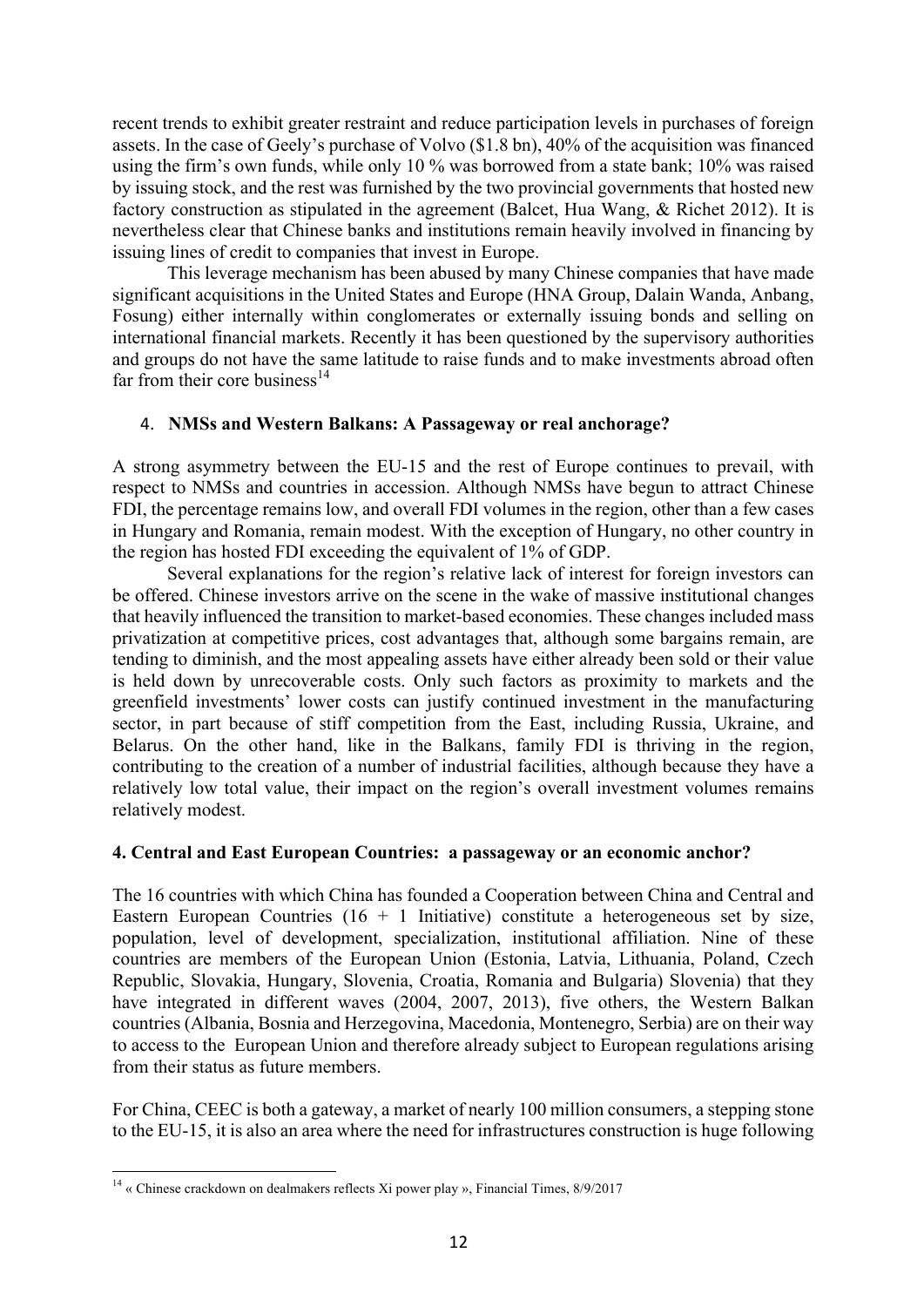the disintegration of the former Yugoslavia and the need to build up east-west lines of communications.

It is primarily a place of transit. Poland, to the north-east, is on the land route from Belarus, the arrival point of trains crossing the Eurasian Economic Union<sup>15</sup> and continuing on their way to Germany. In southern Europe, the sea route, via the Suez Canal, reaches the port of Piraeus in Greece. China has taken control and management of parts of the port for a period of thirty years. Other nearby port terminals are of interest to China, notably in Bulgaria and Turkey near Istanbul point of arrival of another road route of the Route which passes through Iran, Georgia and Turkey.

The attractiveness of CEEC for is first of all the possibility of making a connection and entering the various European markets. This is an opportunity for Chinese construction companies to build infrastructure, including highways in different countries. The flagship project remains the construction of a high-speed rail line between Belgrade and Budapest, increasing the length of the rail link from more than eight hours to two and a half hours. The line is to be completed, later by the Belgrade-Skopje sections in Macedonia, then Skopje-Athens. The bulk is financed by loans from Chinese banks to the tune of 75%, the rest by the States that will reimburse the Chinese banks. The construction of this line obliges the Chinese firms and the States concerned to follow the European regulations on public procurement, environmental constraints.

The 'shopping list' of Chinese investors, moreover, is limited in terms of asset acquisition. Economic openness and integration into the EU, the privatization process and the proximity effect have made the region, initially in Central Eastern Europe, the backbone of the major Western European making these economies dependent capitalisms (Richet 2016). The most attractive assets are no longer numerous or even non-existent. Chinese investors buy companies that are often in difficulty and cannot be recapitalized by domestic investors in sectors such as the steel industry (Serbia), chemicals (Hungary) or participate in the modernization and extension of nuclear power plants ( Romania). Construction and expansion of coal-fired power plants are also being planned in Serbia, Bosnia and Herzegovina (note that such investments, which go against the environmental commitments of multinational financial institutions to which China belongs are backed by loans from Chinese political banks).

Other sectors attract foreign direct investment in order to benefit from local know-how, higher value-added content (northern Central Europe, the Baltic States) or to create a regional resource base in certain areas (information technology in Hungary, Romania) which can serve as a springboard for entering the EU-15 markets. In other cases, such as automotive construction in Bulgaria, electric batteries in Serbia, there is a spin-off effect. The upcoming participation of Chinese investors in the privatization of Serbian companies is expected to increase the phenomenon of sectoral diversification, although it is not yet possible to measure the coherence of these participations. Here we see the effect of "infrastructure diplomacy": after signing contracts for the construction of roads, highways, ports, railway lines on favorable terms, Chinese firms are encouraged and encouraged to invest in other sectors (Table 3)

For the receiving countries, the Chinese presence is welcomed with interest but also with a certain skepticism. The countries of the region, as in other parts of Europe, are spreading the red carpet to accommodate Chinese investments that complement those made by EU-15 investments in unattractive sectors. Although railway lines provide access to Chinese markets, they do not contribute to the creation of many jobs, unlike greenfields investments.

 $\overline{a}$ 

<sup>15</sup> A supranational institution initiated by Russia and gathering, today, besides Russia, Armenia, Balarus, Kazakhstan and Kyrgyzstan. Moldova, Mongolia and Tajikistan are expected to join this economic association, which aims to create a common market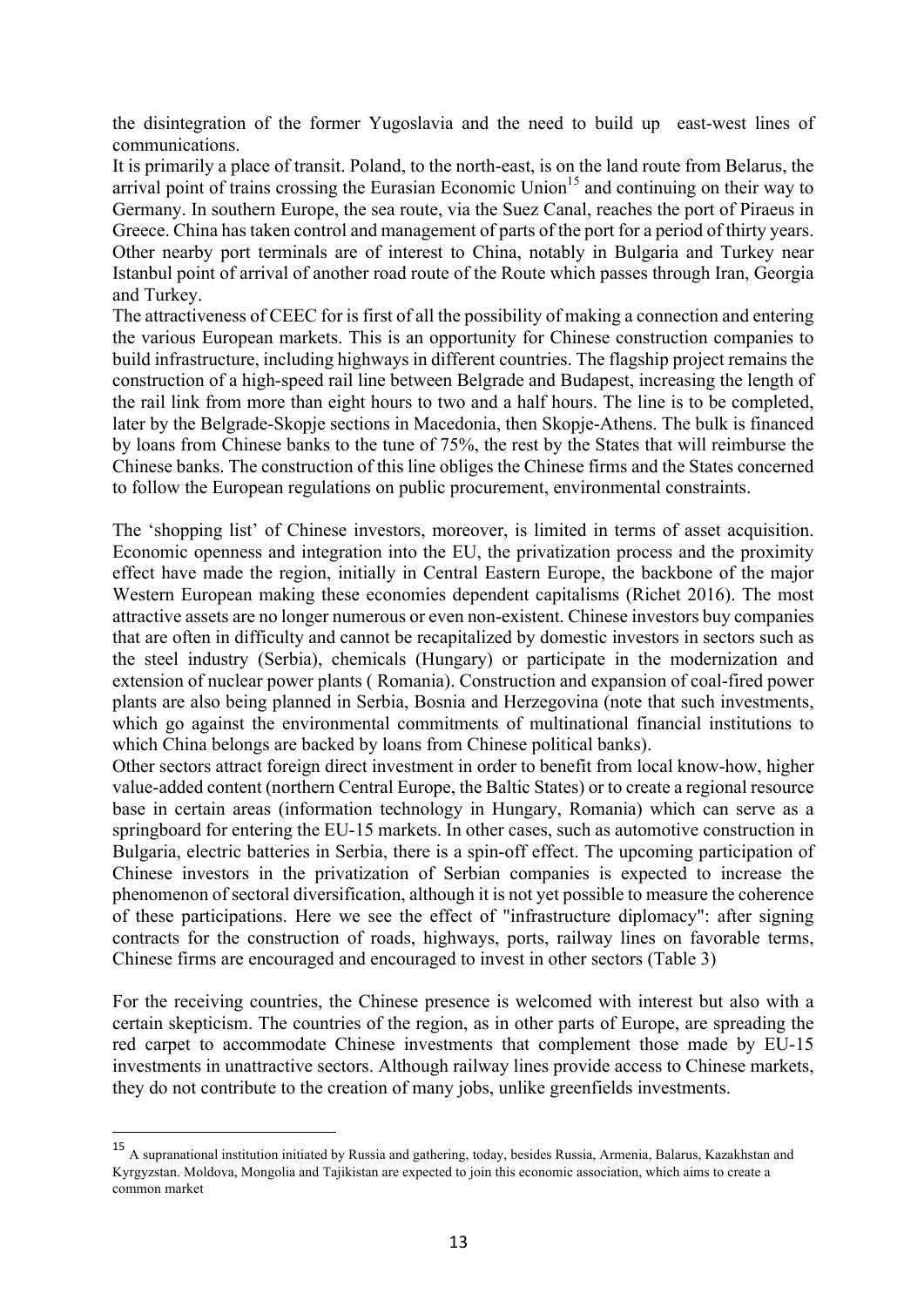Several countries wish to extend cooperation with China to other areas (airways, tourism). Greenfield investments rather than railway construction, opening up the Chinese market to products from the region would contribute more to job creation. Analysts also highlight the skepticism of the region's leaders regarding China's real commitment. The governments of the region do not forget that their development is fundamentally linked to the EU its regulations that oblige them and the many benefits they derive from their membership of the European Union.

Real regional anchoring or dusting to facilitate crossing this segment? Finally, the Chinese presence in the region is still weak. As a percentage, Chinese FDI is low, accounting for only a very small share of Chinese FDI in this part of the EU. In addition, FDI in the CEECis concentrated in a few countries (Table 9). The sprinkling of Chinese government and firms would be the right of entry allowing the passage in the region to the final destination, the heart of Europe.

|                               | 2009   | 2010   | 2011    | 2012    | 2013    | 2014    | 2009-2014  | in<br>$\frac{0}{0}$<br>total<br><b>CEE</b> |
|-------------------------------|--------|--------|---------|---------|---------|---------|------------|--------------------------------------------|
| Poland                        | 97.41  | 465.70 | 475.35  | 507.41  | 532.35  | 556.35  | 471.14%    | 32.79%                                     |
| Czech Republic                | 120.30 | 140.31 | 201.26  | 208.11  | 257.04  | 329.35  | 173.77%    | 19.41%                                     |
| Romania                       | 93.34  | 124.95 | 125.83  | 161.09  | 145.13  | 191.37  | 105.02%    | 11.28%                                     |
| Bulgaria                      | 2.31   | 15.60  | 72.56   | 126.74  | 149.85  | 170.27  | 7271.00%   | 10.04%                                     |
| Slovakia                      | 9.36   | 9.82   | 25.78   | 86.01   | 82.77   | 127.79  | 1265.28%   | 7.53%                                      |
| Serbia                        | 2.68   | 4.84   | 5.08    | 6.57    | 18.54   | 29.71   | 1008.58    | 1.75%                                      |
| Lithuania                     | 3.93   | 3.93   | 3.93    | 6.97    | 12.48   | 12.48   | 217.56%    | 0.74%                                      |
| Croatia                       | 8.10   | 8.13   | 8.18    | 8.63    | 8.31    | 11.87   | 46.54%     | 0.70%                                      |
| Albania                       | 4.35   | 4.43   | 4.43    | 4.43    | 7.03    | 7.03    | 61.61%     | 0.41%                                      |
| Bosnia-Herzegovina            | 5.92   | 5.98   | 6.01    | 6.07    | 6.13    | 6.13    | 3.55%      | 0.36%                                      |
| Slovenia                      | 5.00   | 5.00   | 5.00    | 5.00    | 5.00    | 5.00    | $0.00\%$   | 0.29%                                      |
| Estonia                       | 7.50   | 7.50   | 7.50    | 3.50    | 3.50    | 3.50    | $-53.33\%$ | 0.21%                                      |
| Macedonia                     | 0.20   | 0.20   | 0.20    | 0.26    | 2.09    | 2.11    | 955.00%    | 0.12%                                      |
| Latvia                        | 0.54   | 0.54   | 0.54    | 0.54    | 0.54    | 0.54    | $0.00\%$   | $0.03\%$                                   |
| Montenegro                    | 0.32   | 0.32   | 0.32    | 0.32    | 0.32    | 0.32    | $0.00\%$   | 0.02%                                      |
| Total                         | 410.60 | 852.58 | 1008.77 | 1334.00 | 1435.76 | 1696.51 | 3.13       | 100%                                       |
| Source: China Analysis (2016) |        |        |         |         |         |         |            |                                            |

#### **Table 9: Chinese FDI 16 CEE countries in 2009 and 2014 (stock/US\$ mios)**

An additional question is whether the Balkans are serving as a back door into the EU for Chinese FDI. As remarked earlier, there are geopolitical factors involved, including obstacles to the Balkans' EU integration and the 1+16 alliance, as well as the possibility of a back-door initiative to conquer Europe via the South. But up to now, the level of FDI and deals remain very low (Table 10).

### **Table 10: Chinese FDI in the Balkans**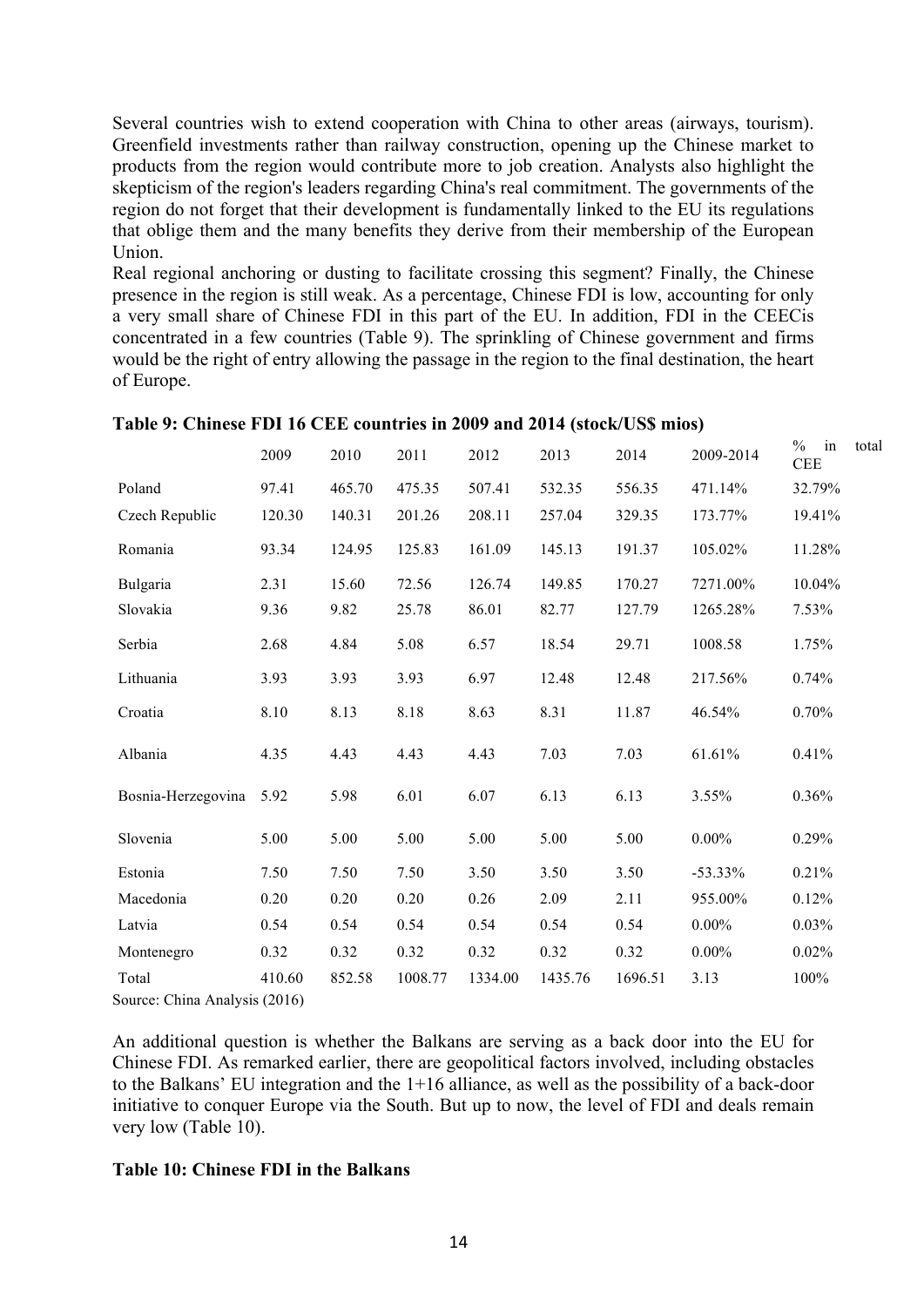|                    | Projects | Companies | New Jobs |         | Investments (million \$) |         |
|--------------------|----------|-----------|----------|---------|--------------------------|---------|
|                    |          |           | Total    | Average | Total                    | Average |
| Romania            | 35       | 23        | 12,136   | 346     | 1,890.20                 | 54.00   |
| Bulgaria           | 16       | 14        | 5,097    | 318     | 21,1320                  | 132.10  |
| Greece             | 13       | 9         | 1,339    | 103     | 648.30                   | 49.90   |
| Serbia             |          |           | 59       | 29      | 154.60                   | 77.20   |
| Bosnia-Herzegovina |          |           | 595      | 297     | 583.20                   | 291.60  |
| Macedonia ARY      |          |           | 4,500    | 4,500   | 349.90                   | 349.00  |
| Croatia            |          |           | 128      | 128     | 80.80                    | 80.80   |
| Total              | 70       | 46        | 33,854   | 340     | 5,820.20                 | 83.10   |

Jacoby Wade (2015)

The region's fragile economies are also sensitive to the potential ability for Chinese FDI to strengthen them by compensating for a lack of capital. Overall capital in-flows have remained disappointingly modest, however (Table 6).

Chinese investments cannot always be considered as full-fledged offshore activities. In fact, they often consist of agreements assigning financial roles to the various parties to large infrastructure projects--building and renovating port facilities, railways, or electrical and nuclear power plants—with Chinese firms simply serving as the general contractors. It is difficult categorize such cases as FDI, which implies offshore activity and control or the creation of new companies (Figure 7). It should also be acknowledged that Chinese capital inflows are currently slowed by the insolvability and indebtedness of regional governments that refuse to back the loans required to finance projects. The Chinese government is attempting to directly align itself with Brussels in order to obtain financial guarantees that encompass the region's individual countries.<sup>16</sup>

#### **5. Conclusion**

 $\overline{a}$ 

Global Chinese FDI has grown steadily over the past fifteen years, particularly in Europe. This expansion has been fueled by substantial Chinese cash reserves resulting from steady economic growth that is driven by exports and a quest for strategic assets, as well as a search for markets by Chinese firms that face increasing domestic competition. These firms are also seeking to benefit from their competitive and organizational advantages, including flexibility in terms of catching up to competitors and learning new management techniques.

Three categories of Chinese companies have driven this epic surge in Chinese overseas investments. Some large Chinese state-owned firms that benefit from distinct advantages in terms of market access, R & D, and financing have shifted towards global operations by specializing and refining their skills. As a consequence, they have been able to invest in core European industries in the EU-15, particularly the UK, Germany, and France. A second category of Chinese firms--private, non-state companies from the industry, services, and finance sectors--also accounts for massive acquisitions in Europe. Like state-owned firms, they are primarily in search of new opportunities, such as expanding their market share or assets that are either not available in China or that exhibit higher-value in the EU than in China. In terms of value chain integration, FDI by these firms tends to target Western chains rather than constructing chains based on Chinese firms. One new trend is growing diversification of investments towards other sectors (real estate, finances), both in terms of volume and individual placements. A final emergent category consists of growing investments made by

<sup>16</sup> According to the Director of the Albanian Center for Strategic Studies in Tirana (interview, February 2016)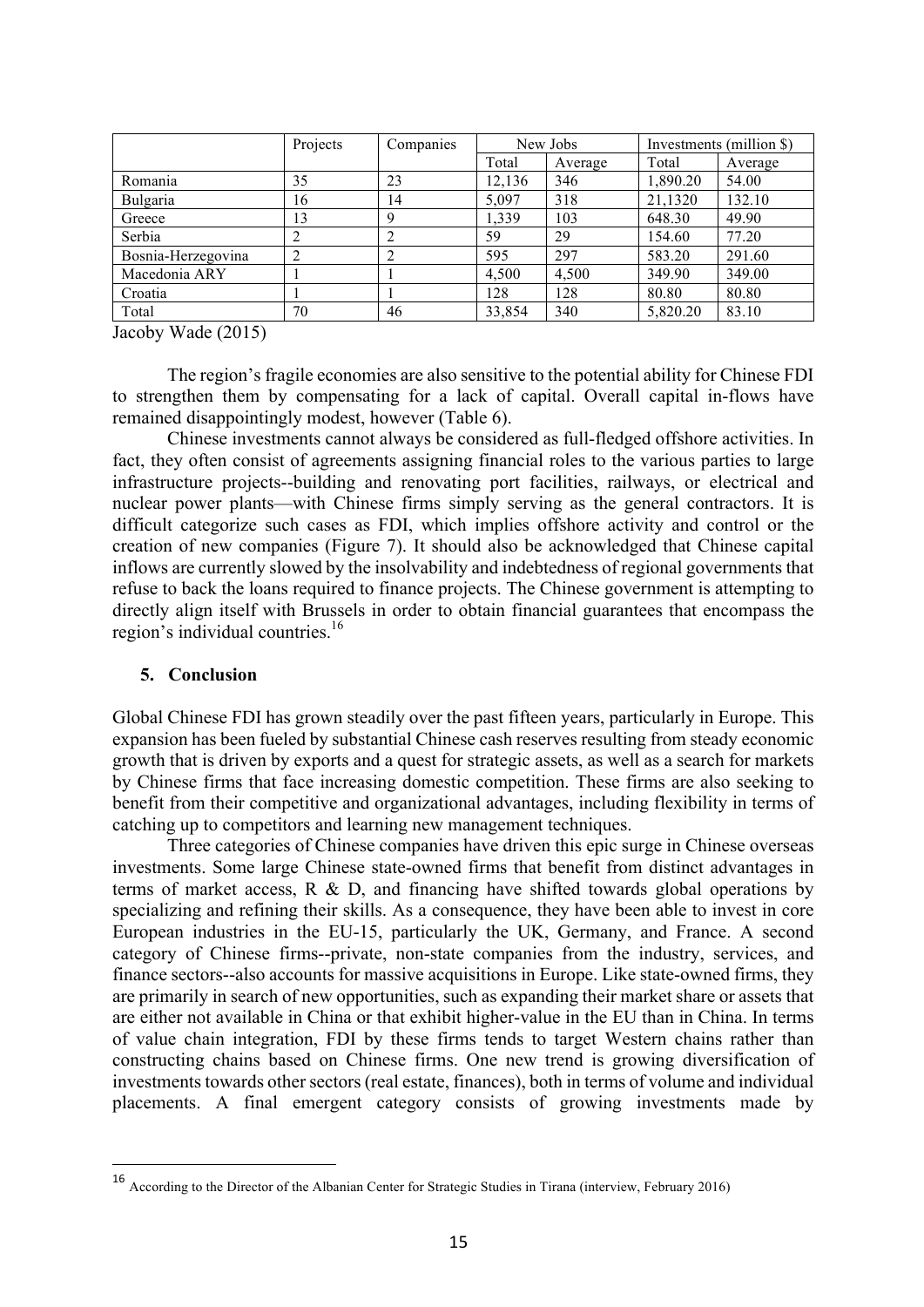entrepreneurial "ethno-Chinese" firms, although their total investment volumes remain proportionately low.

In terms of spatial distribution, a powerful asymmetry prevails between, on the one hand, state-owned firms, industrial capital firms, and services that have invested primarily in the EU-15 through joint ventures, acquisitions in the East, and on the other hand, greenfield and family FDI, which continue to represent greater numbers but lower financial volumes.

Southeastern Europe, including the Balkans, is uniquely situated at the intersection of a number of Chinese strategies that include a possible geopolitical effort to develop a sphere of influence by taking advantage of the region's political weaknesses. These strategies are also commercial in reflecting a desire to increase trade in the region, because the southern EU is the end-point of a long road that is currently being constructed by China (OBOR). Chinese goods exiting the Suez Canal and arriving in Athens have to be carried by rail towards Northeastern and Eastern Europe, which explains the proliferation of rail and freeway infrastructure construction projects by Chinese firms. Investments in energy in Bosnia and Romania also serve as entry points for more promising markets such as the EU (including nuclear reactors in the  $UK$ ).

China is presently experiencing an economic downturn that has caused diminished growth, financial instability, and plummeting stock values. The country has experienced difficulties in adapting its growth model. The present gloomy outlook will inevitably trigger reduced foreign reserves and as a result, will impinge upon China's investment capacity, in turn influencing FDI in Europe. A final shadow looms over the future Chinese FDI in high-revenue market economies such as the EU: EU firms' difficulties in adapting to Chinese management approaches.

# **References**

Antwerp Management School.2014. *Euro-China Investment Report, 2013/2014,* Antwerp: The Antwerp forum

Baker & McKenzie.2016. Chinese FDI hits \$40 billion in 2015 for Europe and North America. http://www.bakermckenzie.com/news/Chinese-FDI-hits-40-billion-in-2015-for-Europe-and-North-America-03-10-2016/

Balcet Giovanni, Hua-William Wang, Xavier Richet.2012. Geely: a Trajectory of Catching up and Asset-seeking Multinational Growth. *Int. J. Automotive Technology and Management,* 12 (4): 360-375

Bond Ian. 2015. China's European Charm Offensive: Silk Road or Silk Rope?. London : *Centre for European Reform*

Casaburi, Ivana.2015.Chinese Investment in Europe 2015-16, Barcelona: ESADE China-Europe Club.

Chaminade Cristina, ed. 2015. *Driven FDI by Emerging Multinationals in Europe*. Project Report, Lund University: CIRCLE

China Analysis. 2016. *China's Investment in Influence: the Future of 16+1 Cooperation*. London: European Council on Foreign Relations

Ernst & Young.2015. Riding, the Silk Road Sees Outbound Investment Boom.Outlook for China's Outward Foreign Direct Investment. www.ey.com/china

EUSME Center.2015. *Attracting Chinese Outbound Investment to the EU*, www.eusmecenter.org.cn

EUSME Centre. 2014. *Chinese Outward Foreign Direct Investment in the EU. Opportunities and Challenges for European SMEs to Link into the Global Value Chain of Chinese Multinational Enterprises*, www.eusmecenter.org.cn